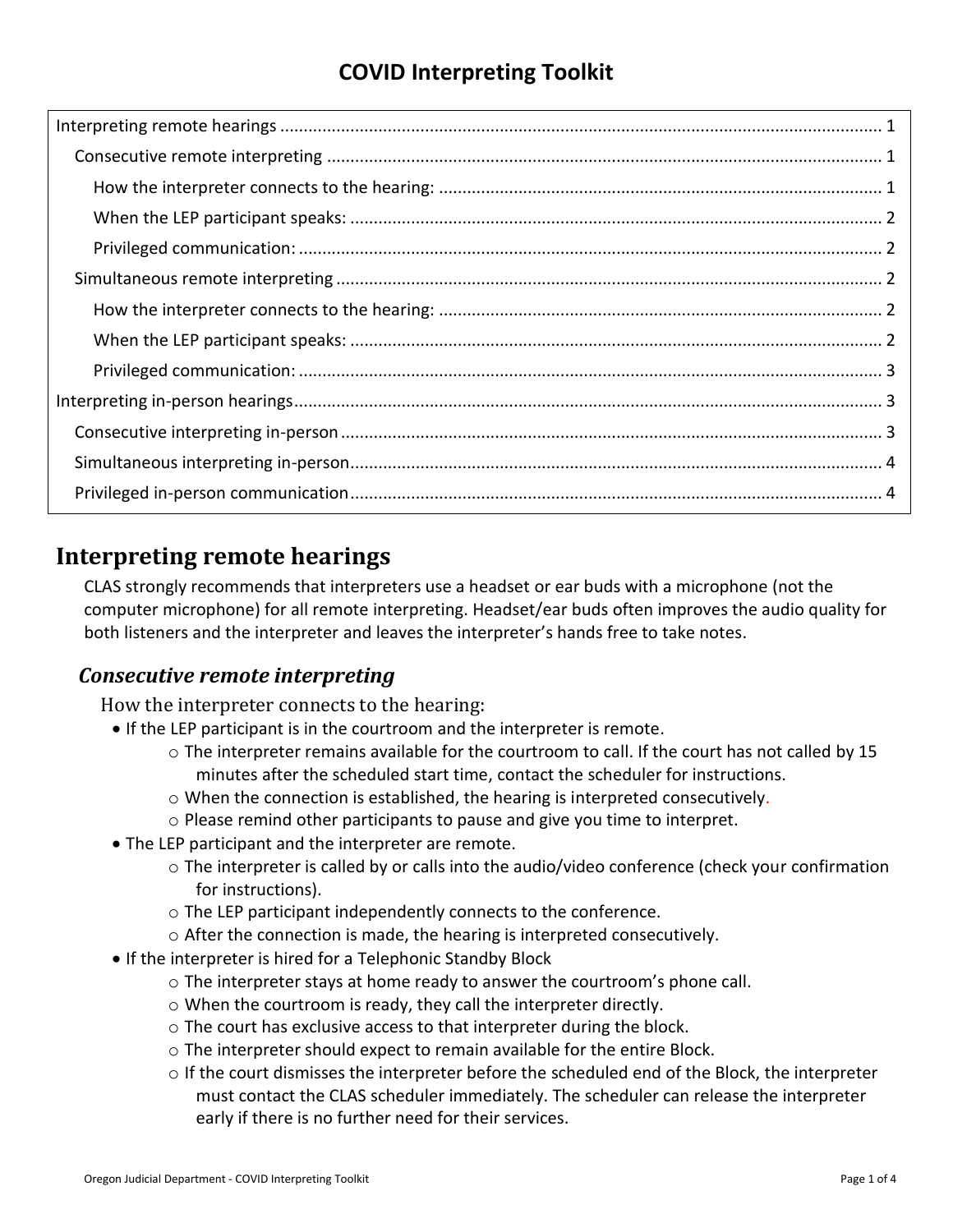<span id="page-1-0"></span>When the LEP participant speaks:

• Identify that the LEP participant is speaking then interpret.

<span id="page-1-1"></span>Privileged communication:

- For privileged attorney client communication, the interpreter, the attorney and the LEP participant must all disconnect from the conference call. Then the interpreter calls the attorney's private phone, adds a call to the LEP participant's private phone and merges the calls. The consultation is interpreted consecutively through the 3-way call.
	- $\circ$  Note: If the interpreter has access to a 2<sup>nd</sup> phoneline (via 2<sup>nd</sup> telephone or through a computer app), the interpreter can mute the conference call connection and establish the 3-way call through the 2<sup>nd</sup> phoneline.
	- o When the consultation is done, the interpreter, attorney and LEP participant rejoin the conference call.

OR

- The court instructs other participants to disconnect from the conference call, stops the FTR & clears the courtroom. The interpreter interprets consecutively through the conference call.
	- $\circ$  When the consultation is done, the conference call is reestablished and the FTR restarted.

#### <span id="page-1-2"></span>*Simultaneous remote interpreting*

If an LEP person needs an interpreter to participate in a trial or longer hearing, the following techniques better support longer more involved matters (e.g. trials, CRB reviews) because they allow the interpreter to simultaneously interpret into the non-English language without being heard by other participants.

This type of connection requires more preparation and a complex setup and should be tested in advance of the hearing.

<span id="page-1-3"></span>How the interpreter connects to the hearing:

- Use the **Voxolom equipment** (2 units in the Washington office, 1 unit in the Salem office, 1 unit in the Multnomah courthouse, 1 unit in the Umatilla courthouse)
- Use the **VRI equipment** (2 units in the Washington office)
- From the **interpreter's telephone** (see illustration):
	- o The interpreter connects to the court conference call (line #1) then mutes that line (the English line).
	- $\circ$  Via a 2<sup>nd</sup> telephone or through a computer app (line #2), connects to the LEP participant's personal phone (the non-English line).
	- o The interpreter must use separate earbuds for each line with the English line earbud and mic in one ear and the non-English earbud and mic in the other ear.
	- $\circ$  Keep the English line (#1) muted while simultaneously interpreting into the non-English language.

<span id="page-1-4"></span>When the LEP participant speaks:

- **Voxolom or VRI**: follow equipment procedures
- From the **interpreter's telephone**:



**Illustration by Enrique Andr**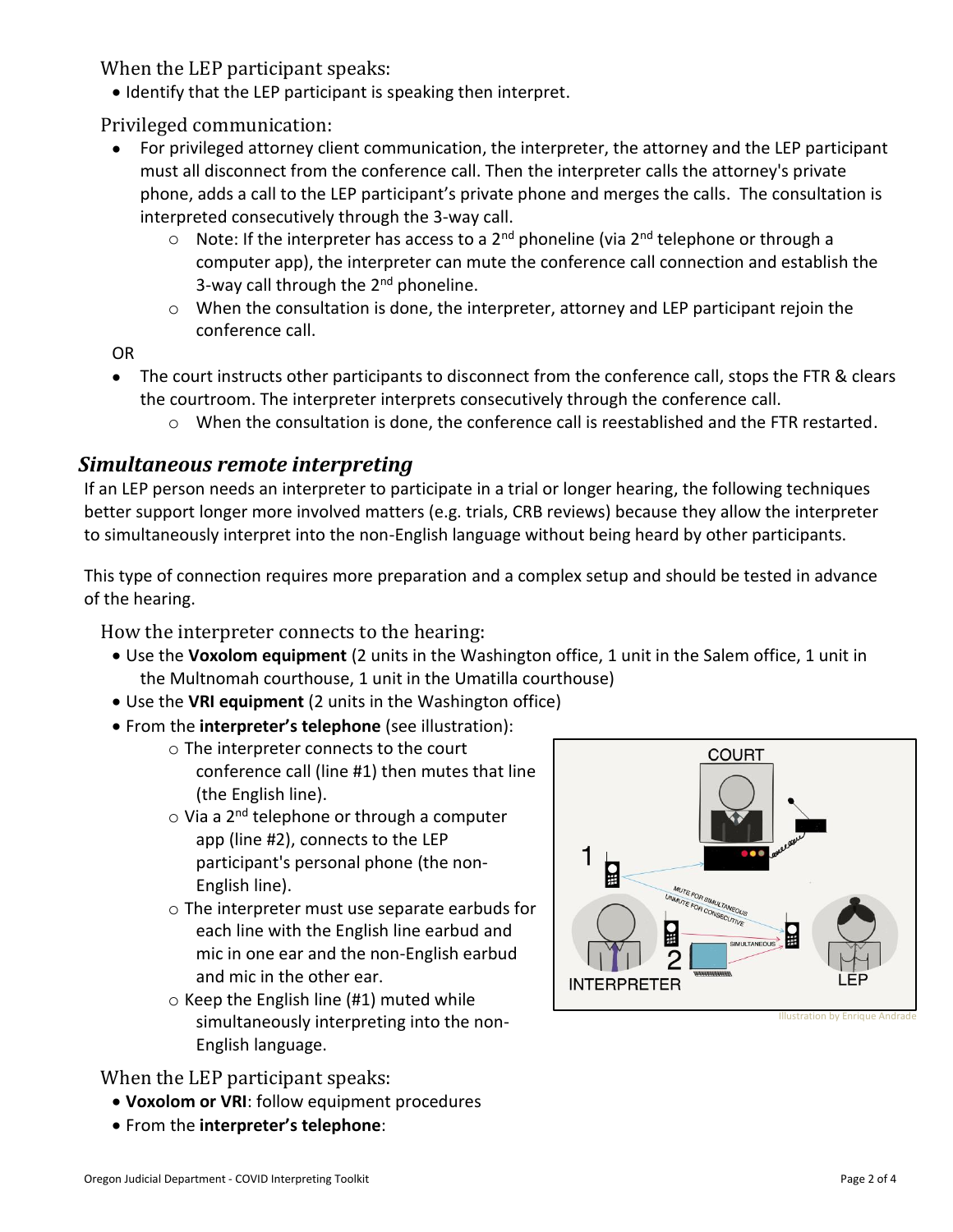- o After hearing the non-English statement, the interpreter unmutes line #1 (the English line) and interprets into English for the court conference call.:
	- If the interpreter leaves the English line (#1) unmuted during the interaction, the LEP participant's non-English statements and the English interpretation would both be audible on the court conference call and the interaction would be interpreted consecutively.
	- OR
	- **If the interpreter continues to appropriately mute and unmute the English line (#1),** the English side of the interaction can be interpreted simultaneously but the non-English statements would not be audible on the court conference call.

<span id="page-2-0"></span>Privileged communication:

#### • **Voxolom equipment**, **VRI and the interpreter's telephone**

 $\circ$  The interpreter calls the attorney's private phone on line #2, merges it to the non-English line and the interpretation is done consecutively,

OR

- $\circ$  The court instructs other participants to disconnect, stops the FTR & clears the courtroom and the consultation is interpreted consecutively through the conference call.
- o When the consultation is done, other participants rejoin the conference call and the FTR restarted.
- o This type of connection requires more complex setup and preparation

# <span id="page-2-1"></span>**Interpreting in-person hearings**

While remote interpreting is the best way to avoid being exposed to the COVID, some matters must still be interpreted in-person. One way to reduce the spread of the outbreak is through social distancing.

If the court deems it necessary for you to provide your services in person, follow these general guidelines when going to the courtroom:

- Avoid using public transportation
- As far as practical, keep a safe distance from all parties (as of 3/27/2020—a minimum of six feet per the Chief Justice's Order)
- Enter the courthouse only when needed and don't congregate there. (consider staying in your car as an isolation base when you are on duty)
- Wash your hands frequently with soap and water, or use hand sanitizer
- Cover your mouth and nose with a tissue when you cough or sneeze. Throw used tissues in a lined trash can
- Avoid touching your eyes, nose, and mouth
- Avoid touching shared court equipment such as notepads, pens, microphones, stands, lecterns, the "interpreter phone" for in custody defendants, etc.
- Consider wearing a cloth mask and gloves to prevent inadvertently infecting others. Learn how to safely put them on and take them off.

## <span id="page-2-2"></span>*Consecutive interpreting in-person*

- Assess the environment you are going to interpret in. If you have concerns, make them known and ask the judge for help resolving them.
	- $\circ$  Position yourself in a safe location, as of 3/27/2020, that means a minimum of six feet away from others per the Chief Justice's Order (e.g. in the jury box, in the gallery, several steps away from counsel table, behind the glass at a counter).